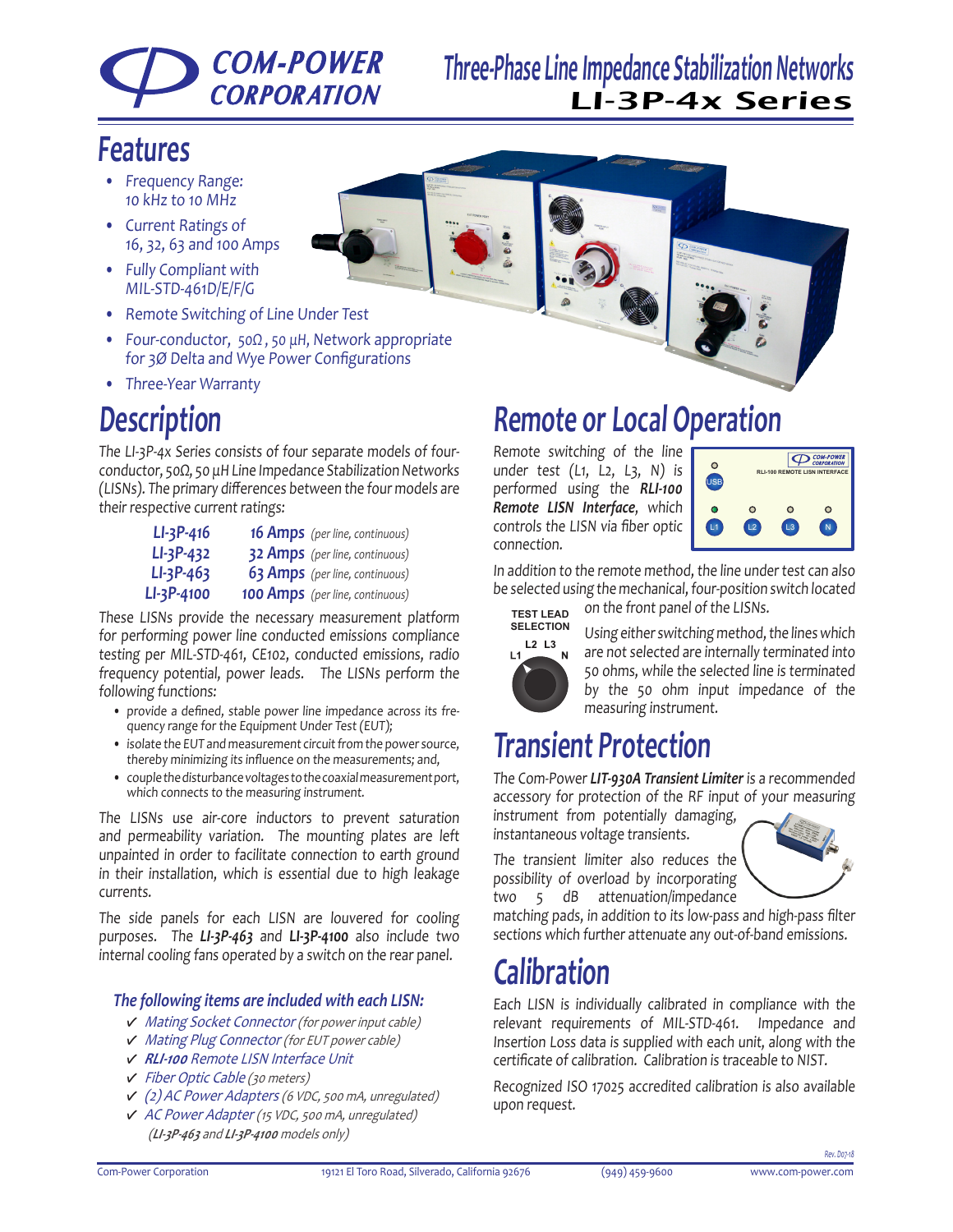# **COM-POWER**<br>**CORPORATION**

## **Three-Phase Line Impedance Stabilization Networks** LI-3P-4x Series

| <b>Specifications</b>                                     | All values are typical, unless specified<br>All specifications are subject to change without notice |                                                                                                  |                                             |                                  |  |
|-----------------------------------------------------------|-----------------------------------------------------------------------------------------------------|--------------------------------------------------------------------------------------------------|---------------------------------------------|----------------------------------|--|
|                                                           | $LI-3P-416$                                                                                         | $LI - 3P - 432$                                                                                  | $LI-3P-463$                                 | LI-3P-4100                       |  |
| <b>GENERAL</b>                                            |                                                                                                     |                                                                                                  |                                             |                                  |  |
| <b>Product Description</b>                                |                                                                                                     |                                                                                                  | Line Impedance Stabilization Network (LISN) |                                  |  |
| Application                                               | <b>Power Line Conducted Emissions Tests</b>                                                         |                                                                                                  |                                             |                                  |  |
| <b>Standards</b>                                          | MIL-STD-461D/E/F/G                                                                                  |                                                                                                  |                                             |                                  |  |
| Type                                                      | 50Ω, 50 μH, (4) Conductor Network                                                                   |                                                                                                  |                                             |                                  |  |
| <b>Frequency Range</b>                                    | 10 kHz to 10 MHz                                                                                    |                                                                                                  |                                             |                                  |  |
| Insertion Loss - 10 kHz to 150 kHz                        | <6 to <0.5 dB (decreasing linearly with the logarithm of frequency)                                 |                                                                                                  |                                             |                                  |  |
| Insertion Loss - 150 kHz to 30 MHz                        | $<$ 0.5 dB                                                                                          |                                                                                                  |                                             |                                  |  |
| Isolation - 10 kHz to 200 kHz                             | >10 to >20 dB (increasing linearly with the logarithm of frequency)                                 |                                                                                                  |                                             |                                  |  |
| Isolation - 200 kHz to 2 MHz                              | >20 to >35 dB (increasing linearly with the logarithm of frequency)                                 |                                                                                                  |                                             |                                  |  |
| Isolation - 2 MHz to 10 MHz                               | $>35$ dB                                                                                            |                                                                                                  |                                             |                                  |  |
| <b>INPUT POWER RATINGS FOR EQUIPMENT UNDER TEST (EUT)</b> |                                                                                                     |                                                                                                  |                                             |                                  |  |
| Current (maximum continuous, per line)                    | 16 Amperes                                                                                          | 32 Amperes                                                                                       | 63 Amperes                                  | 100 Amperes                      |  |
| AC Voltage (maximum)                                      |                                                                                                     | 500 Volts <sub>rms</sub> (line to line), 288 Volts <sub>rms</sub> (line to ground); 50 to 400 Hz |                                             |                                  |  |
| DC Voltage (maximum)                                      |                                                                                                     |                                                                                                  | 705 Volts DC                                |                                  |  |
| <b>ELECTRICAL</b>                                         |                                                                                                     |                                                                                                  |                                             |                                  |  |
| Remote Interface Power Inputs                             |                                                                                                     | 6 Volts DC (unregulated), 500 mA (LISN and RLI-100 Remote LISN Interface)                        |                                             |                                  |  |
| Cooling Fans Power Input                                  | <b>Not Applicable</b>                                                                               |                                                                                                  | 15 Volts DC (unregulated), 500 mA           |                                  |  |
| <b>INPUT/OUTPUT CONNECTORS</b>                            |                                                                                                     |                                                                                                  |                                             |                                  |  |
| Power Input Port Plug<br>(affixed to LISN chassis)        | Schneider Electric<br>P/N: 83862                                                                    | Schneider Electric<br>P/N: 83874                                                                 | Schneider Electric<br>P/N: 81886            | Schneider Electric<br>P/N: 81898 |  |
| Power Input Socket<br>(for power input cable)             | Schneider Electric<br>P/N: PKF16M745                                                                | Schneider Electric<br>P/N: PKF32M745                                                             | Schneider Electric<br>P/N: 81486            | Schneider Electric<br>P/N: 81498 |  |
| Power Output Port Socket<br>(affixed to LISN chassis)     | Schneider Electric<br><b>P/N: PKF16F745</b>                                                         | Schneider Electric<br>P/N: PKF32F745                                                             | Schneider Electric<br>P/N: 81286            | Schneider Electric<br>P/N: 81298 |  |
| Power Output Port Plug<br>(for EUT power cable)           | Schneider Electric<br>P/N: PKE16M745                                                                | Schneider Electric<br>P/N: PKE32M745                                                             | Schneider Electric<br>P/N: 81386            | Schneider Electric<br>P/N: 81398 |  |
| <b>RF Measurement Port</b>                                | $50\Omega$ - N-Type (female)                                                                        |                                                                                                  |                                             |                                  |  |
| <b>Fiber Optic Ports</b>                                  | Avago Duplex Latching POF Jack (LISN and RLI-100 Remote LISN Interface)                             |                                                                                                  |                                             |                                  |  |
| Remote Interface Power Input Ports                        | 5.5/2.5 mm Power Jack (LISN and RLI-100 Remote LISN Interface)                                      |                                                                                                  |                                             |                                  |  |
| Cooling Fans Power Input Port                             | <b>Not Applicable</b>                                                                               |                                                                                                  | 5.5/2.1 mm Power Jack                       |                                  |  |

**--** *specifications continued on next page* **--**